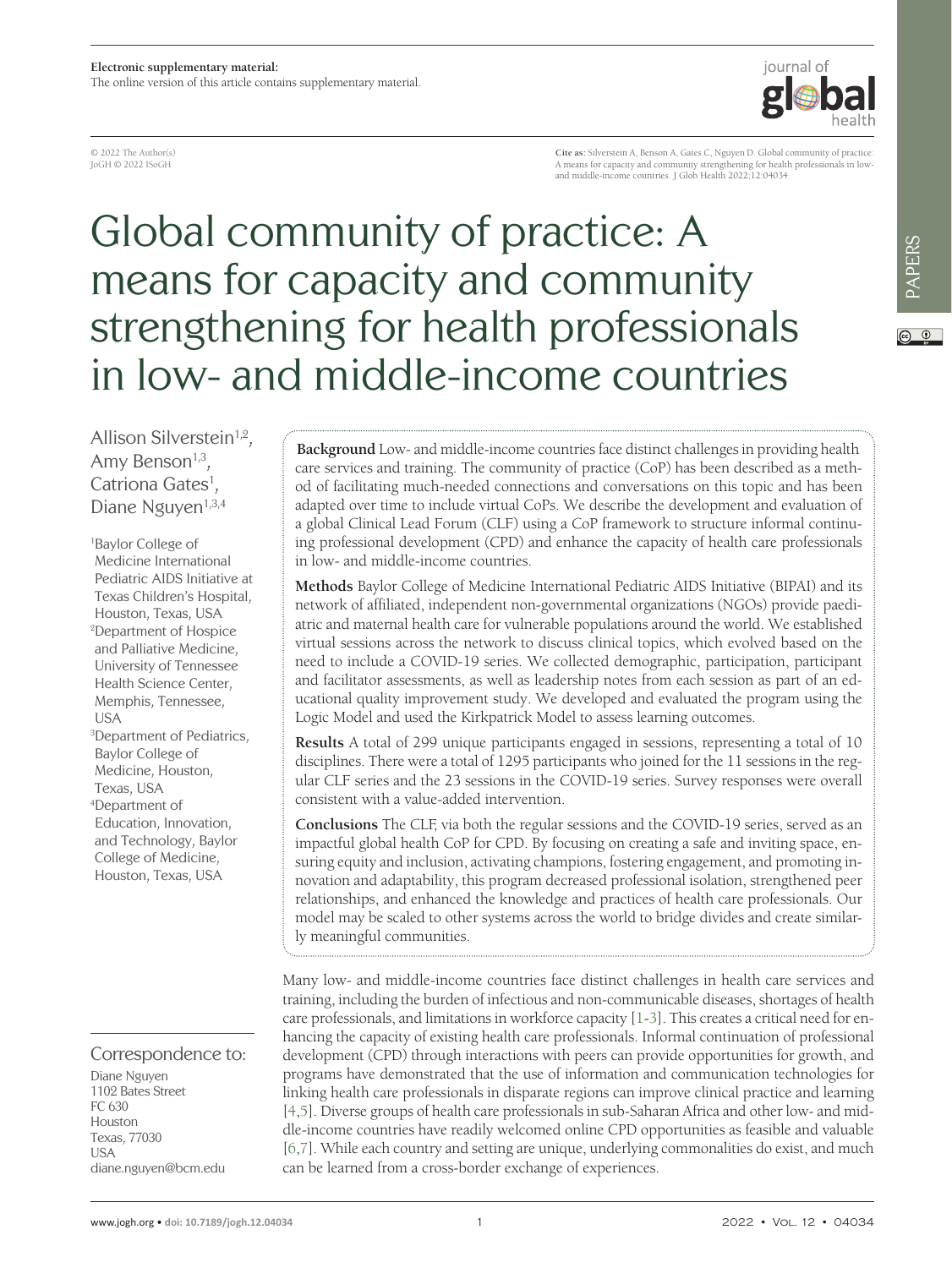The community of practice (CoP) has been widely explored as a means of facilitating such connections and conversations in many industries, including health care [\[8](#page-8-1)[-12\]](#page-8-2). A CoP, defined as a group of people with a shared concern, committed to deepening their knowledge and expertise by interacting on an ongoing basis, has been adapted over time and can also take the form of a virtual CoP, where the online community connects geographically dispersed members [\[9](#page-8-3),[13\]](#page-8-4). CoPs have been found to be effective in teaching and disseminating knowledge, promoting collaborations, creating innovative solutions, strengthening the sense of community within an organization, fostering individual professional identity, and overcoming professional isolation, especially in communities located in rural areas [\[9](#page-8-3),[11](#page-8-5)[,14](#page-8-6)-[19\]](#page-8-7).

We describe the development and evaluation of a global Clinical Lead Forum (CLF) using a CoP framework to structure informal CPD and enhance the capacity of health care professionals in low- and middle-income countries. We aimed to create a community of professionals from all clinical disciplines, regardless of their speciality, in which participants learn from each other, ameliorate feelings of professional isolation, strengthen peer relationships and collaboration, enhance clinical knowledge and best practices, and explore practice management challenges.

## **METHODS**

## Program setting and participants

The Baylor College of Medicine International Pediatric AIDS Initiative (BIPAI) network is a global network of independent non-governmental organizations (NGOs) providing paediatric and maternal health care to vulnerable populations worldwide. The NGOs operate outpatient clinics and partner with Ministry of Health facilities to serve over 365000 people across Argentina, Botswana, Colombia, Eswatini, Lesotho, Malawi, Romania, Tanzania, and Uganda. Over 2400 locally employed professionals support clinical and programmatic services. BIPAI headquarters, based at Baylor College of Medicine and Texas Children's Hospital in Houston, Texas, USA supports the NGOs through education and capacity enhancing initiatives.

Program champions were identified at each NGO, and these Clinical Leads collaborated with CLF leadership based at BIPAI headquarters to ensure programming was relevant to the local context. Clinical Leads helped mobilize participants from NGOs who had a particular interest in and relevance to the topic. Healthcare professionals across the BIPAI network and at affiliate Ministry of Health sites were invited to participate in the CLF; there were no specific exclusion criteria.

## Patient and public involvement

Patients or the public were not involved in the design and conduct of this program and evaluation.

#### Program structure

Virtual monthly sessions discussing a clinical topic were conducted for approximately one hour using Zoom. Clinical Leads recruited health care professionals from their site to facilitate. Facilitators had demonstrated knowledge, experience, or leadership related to the topic, and the facilitator role rotated between NGOs. Facilitators presented at the start of a session, establishing a foundation of knowledge before encouraging a discussion among participants by having them share their personal experiences, successes, and challenges. The presentation topics were developed with Clinical Lead and participant input and varied from the description of clinical strength, best practice, lesson learned, challenge overcome, or case study (see Appendix S1 in the **[On](#page-7-5)[line Supplementary Document](#page-7-5)**). The discussion was framed as the core component of the CLF, whose richness depended on the exchange among participants. Dialogue enhanced the opportunities to break down country silos, strategize for the adoption of best practices, and develop new approaches. Each meeting was recorded and archived with the corresponding presentation and summary notes in an online knowledge resource library.

As facilitators prepared for the session, CLF leadership coached them by providing resources (see Appendix S2 and S3 in the **[Online Supplementary Document](#page-7-5)**) and written feedback on the presentation material. In addition to meeting before the session, the facilitators were also debriefed after the session to provide feedback.

## Adapting during the COVID-19 Pandemic

With the emergence of the COVID-19 pandemic in March 2020 and based on feedback from NGO leadership to address escalating NGO needs, CLF leadership shifted from monthly to weekly CLF sessions to explore scientific and clinical COVID-19 data. These sessions were designated as the COVID-19 Series. Multidisciplinary team members from BIPAI headquarters and invited content experts facilitated these sessions to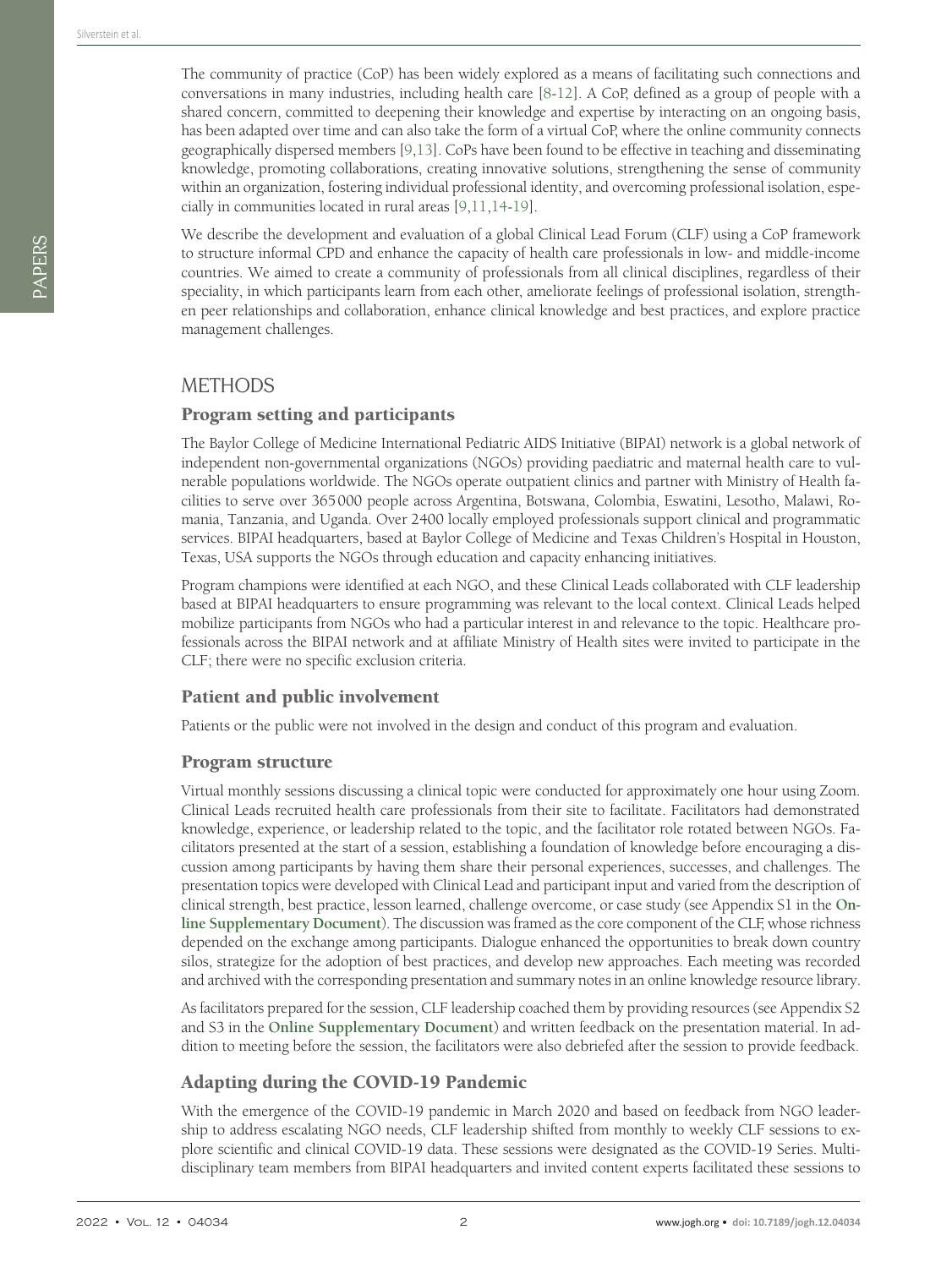offset the responsibility of facilitation from overly burdened frontline health care professionals at the NGOs. The knowledge resource library was continually curated to include relevant COVID-19 resources such as clinical protocols, national government policies, peer-reviewed literature, templates, and tools. As the number of new cases in the first wave of COVID-19 began to plateau and NGOs developed individualized management systems, the CLF transitioned back to its regular schedule. During the second wave of COVID-19 cases, and after a discussion with NGO leaders indicated the need for further COVID-19 information, a second biweekly COVID-19 series (Series #2) was initiated.

#### Program evaluation and data analysis

We collected demographic, participation, participant, and facilitator assessments, as well as leadership notes from each session as part of an educational quality improvement study. Using the Kirkpatrick Model for assessing learning outcomes, we assessed 1) participant satisfaction and reaction, 2) facilitator reactions to the mentoring and facilitating process, and 3) participant and facilitator attitudes and knowledge gained [\[20](#page-8-8)]. Surveys were distributed at the end of each session and at the end of a series using SurveyMonkey (Momentive, San Mateo California, USA); results were anonymous to protect privacy and confidentiality.

We developed and evaluated the program using the Logic Model (**[Table 1](#page-2-0)**) which outlines the relationships between resources, activities, outputs, outcomes, and impacts of the program [\[20](#page-8-8)]. This approach helped us develop the program, evaluate its activities and intended effects, and remain highly adaptive to changing learning environments for optimized engagement.

<span id="page-2-0"></span>

| Table 1. Logic model for clinical lead forum |  |  |  |  |
|----------------------------------------------|--|--|--|--|
|----------------------------------------------|--|--|--|--|

| <b>INPUTS</b>                                                                                                                                                                                                                                                                       | <b>ACTIVITIES</b>                                                                                                                                                                                                                                                                    | <b>OUTPUTS</b>                                                                                                                                                                                                                                     | <b>OUTCOMES</b>                                                                                                                                                               |  |
|-------------------------------------------------------------------------------------------------------------------------------------------------------------------------------------------------------------------------------------------------------------------------------------|--------------------------------------------------------------------------------------------------------------------------------------------------------------------------------------------------------------------------------------------------------------------------------------|----------------------------------------------------------------------------------------------------------------------------------------------------------------------------------------------------------------------------------------------------|-------------------------------------------------------------------------------------------------------------------------------------------------------------------------------|--|
| Input for activities remain<br>constant:<br>• Funding: none<br>· Educator commitment:<br>Time + effort of faculty,<br>resident, HQ staff, NGO<br>Clinical Lead, local staff<br>· Educational<br>technology: Zoom<br>· Institutional<br>commitment: HQ and<br>NGO leadership support | Needs assessment<br>· Discussions with NGO leadership, Clinical<br>Leads, and participants of past CPD<br>programming                                                                                                                                                                | • Documentation of informal<br>discussions<br>• Support from institutional leaders                                                                                                                                                                 | • Understand different CPD needs<br>• Understand site resources                                                                                                               |  |
|                                                                                                                                                                                                                                                                                     | Program development<br>· Outline program goals and objectives,<br>program format, and curriculum<br>· Establish processes to create enduring<br>materials as well as materials for speakers<br>· Establish a network of contacts, resources,<br>and experts<br>· Invite facilitators | · Established curriculum<br>• Creation of a library of references<br>· Finalization of the list of facilitators<br>and interested participants                                                                                                     | · Enhance clinical knowledge,<br>skills, and attitudes<br>· Provide relevant CPD<br>opportunities<br>• Provide an opportunity to create a<br>community and decrease isolation |  |
|                                                                                                                                                                                                                                                                                     | Program implementation<br>• Introduce the program<br>• Meet with facilitators prior to sessions<br>· Clinical Leads mobilized local staff<br>Pivot to COVID-19 Series based on emerging<br>organizational needs                                                                      | • Session attendance + assessment<br>· Adaptable program based on<br>changes in organizational needs<br>and circumstances (e.g., new drugs,<br>studies, clinical data, pandemic)<br>• Session attendance + assessment<br>• Synthesized high-volume |                                                                                                                                                                               |  |
|                                                                                                                                                                                                                                                                                     | • Discussions with NGO leadership identified<br>the need to shift focus of CLF<br>• Monitor the COVID-19 situation and number<br>of cases at NGO sites as one correlation to<br>interest in COVID-19 topics<br>Initiate Series #2 with second wave of<br>COVID-19 cases              | and rapidly-evolving clinical<br>information for data-driven,<br>scientific updates to advise clinical<br>care management                                                                                                                          |                                                                                                                                                                               |  |
|                                                                                                                                                                                                                                                                                     | Introduce live, simultaneous Spanish<br>language interpretation after evaluation of<br>attendance and participation                                                                                                                                                                  | • Attendance of Spanish-speaking<br>participants<br>· Impact of interpretation on<br>participation                                                                                                                                                 | • 3 outcomes above for Spanish-<br>speaking participants<br>• Promote inclusivity and break<br>down language barrier                                                          |  |
|                                                                                                                                                                                                                                                                                     | Facilitator coaching<br>• Peer coaching for facilitator preparing session<br>• Facilitated discussion and exchange on best<br>practice<br>• Post-session debrief and feedback for<br>facilitator                                                                                     | • Effectiveness of teaching using<br>Kirkpatrick's model<br>• Facilitator(s) assessment of peer<br>coaching                                                                                                                                        | • Enhance professional<br>development, presentation, and<br>facilitation skills                                                                                               |  |

HQ – BIPAI headquarters.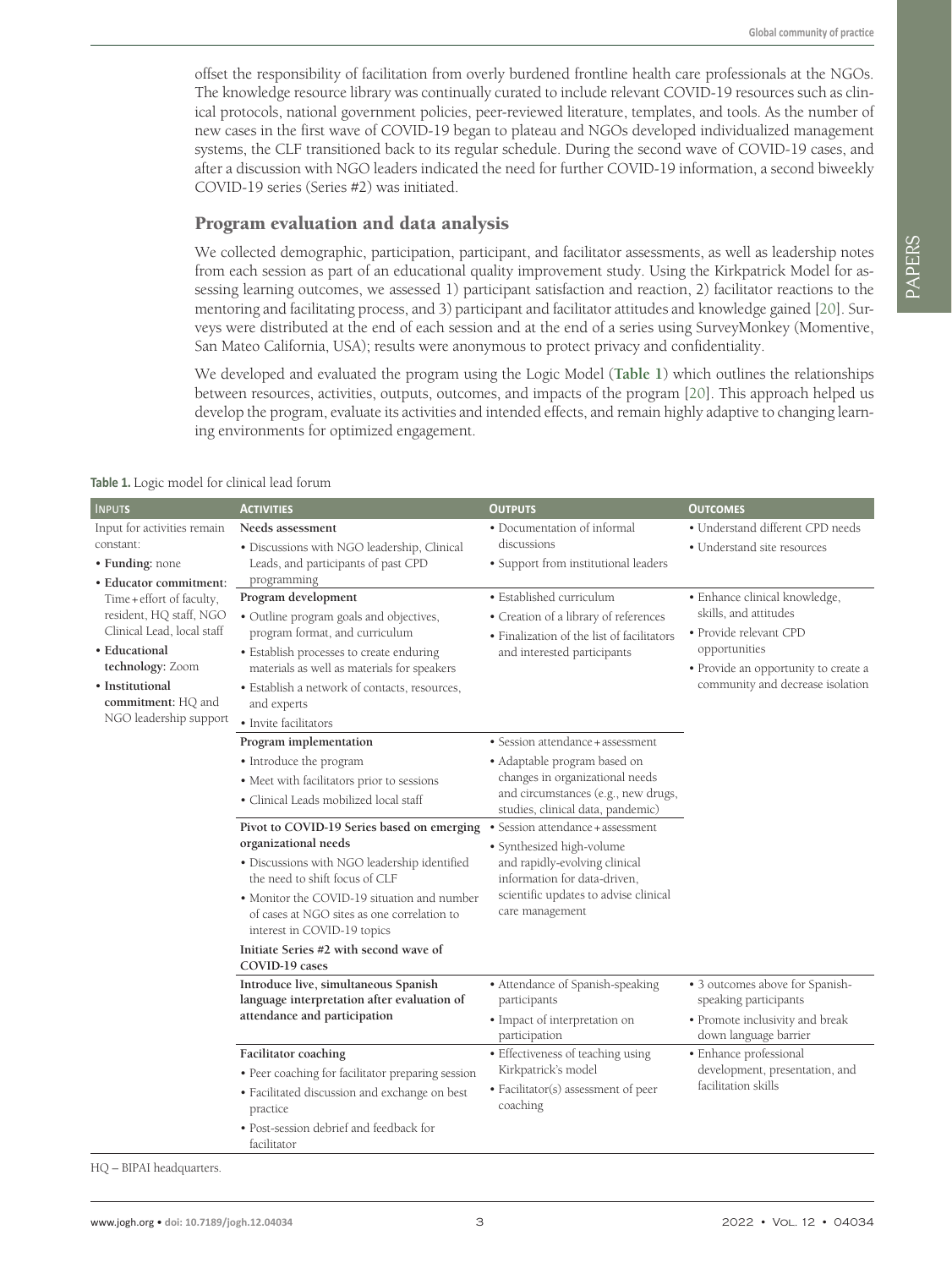Data analysis involved standard descriptive statistics, looking at participation and quantitative survey responses. The initial CLF series (session 1-2) and COVID-19 series #1 and #2 were evaluated on a scale with the following variables: yes, no, unsure, N/A. The follow-up CLF series (sessions 4-11) was evaluated using a 5-item Likert scale. Qualitative survey responses to open-ended questions were grouped by themes. Survey questions were added or modified throughout the CLF to evaluate evolving programming (see Appendix S4 in the **[On](#page-7-5)[line Supplementary Document](#page-7-5)**).

All data was kept on a secure, shared institutional cloud server and communication between co-investigators was sent via secure encrypted email. Program participation was voluntary and did not impact performance evaluations or employment. Ethics approval was obtained from the Baylor College of Medicine Institutional Review Board, protocol H-47734.

## RESULTS

In total, there were 299 unique participants and 45 unique facilitators across all sessions; they practised at NGOs or the affiliated Ministry of Health facilities in the nine countries of the Network. They represented a total of 10 disciplines: administration (eg, program managers and implementors), community health workers, laboratory, monitoring and evaluation, medicine, nursing, nutrition, pharmacy, psychosocial, and social work. Sessions received a median of 32.5 attendees (range=18-67, IQR=28-40.75). The median participant attended one session (range= $1-32$ , IQR= $1-3.5$ ); 147 participants attended more than one session.

A total of 389 participants and 27 facilitators attended the 11 sessions included in the regular CLF series. A total of 906 participants  $(n=631; n=275)$  and 43 facilitators  $(n=21; n=22)$  attended the two clinical COVID-19 series, accounting for 23 sessions ( $n=17$  in the first series,  $n=6$  in the second).

The regular CLF had a total of 122 participant survey responses and 10 facilitator survey responses for the individual sessions. The two COVID-19 series had a total of 344 individual session survey responses (n=249; n=95) and 46 overall session surveys responses (n=30; n=16). **[Table 2](#page-3-0)** and **[Table 3](#page-4-0)** show quantitative survey responses from the regular CLF Series and COVID-19 series. **[Table 4](#page-4-1)** explores themes among qualitative responses to open-ended questions in the surveys across all session surveys. Additional qualitative and quantitative data are summarized in the following paragraphs.

#### <span id="page-3-0"></span>**Table 2.** Regular Clinical Lead Forum series session participant survey responses

|                                                                                        | SESSIONS 1-2 ( $N = 18$ )* |          |          | <b>SESSIONS</b><br>$4-11$ (N = 104) |
|----------------------------------------------------------------------------------------|----------------------------|----------|----------|-------------------------------------|
|                                                                                        | yes $(\%)$                 | no       | unsure   | $1-5$ (IQR) $\dagger$               |
| Did this presentation and facilitated discussion emphasize new concepts?               | 10(56%)                    | 6(33%)   | 2(11%)   | $5(4-5)$                            |
| Did this presentation and facilitated discussion refresh previous knowledge?           | 15 (83%)                   | 3(17%)   | $0(0\%)$ | $5(4-5)$                            |
| Do you intend to make any clinical practice change(s) as a result of information       | 8(44%)<br>7(39%)           |          | 3(17%)   | $4(4-5)$                            |
| learned during this session?                                                           |                            |          |          |                                     |
| Did the facilitated discussion adequately address the limitations and opportunities    | 15 (83%)                   | 2(11%)   | 1(6%)    | $5(4-5)$                            |
| inherent to the local health system?                                                   |                            |          |          |                                     |
| Was the reporting of scientific research presented objectively?                        | 6(35%)                     | 2(12%)   | 9(53%)   | $5(4-5)$                            |
| Did the facilitator adequately facilitate discussion between and amongst participants? | 18 (100%)                  | $0(0\%)$ | $0(0\%)$ | $5(4-5)$                            |
| Attending the Clinical Lead Forum helped me feel an increased sense of community.      |                            |          |          | $5(4-5)$                            |
| Please assign an overall score of the presentation (1-10):                             | $7(6.25-8)$                |          |          |                                     |
| Please assign an overall score of the facilitated discussion (1-10):                   | $8(7-8)$                   |          |          |                                     |
| Please assign an overall score of the session:                                         |                            |          |          | $5(4-5)$                            |

IQR – interquartile range.

\*Session 3 was omitted from the evaluation of the CLF because it was designed for participants to showcase abstracts accepted to an external conference. †5-item Likert scale: 1 – strongly disagree, 2 – disagree, 3 – neither disagree nor agree, 4 – agree, 5 – strongly agree

## Regular series

#### *Participants*

Participants enjoyed the opportunity to hear from other NGOs – how they solve similar challenges and share their best practices. The participants valued the "interactive sessions" and desired more discussion around "challenges, quality improvement, and problem-solving."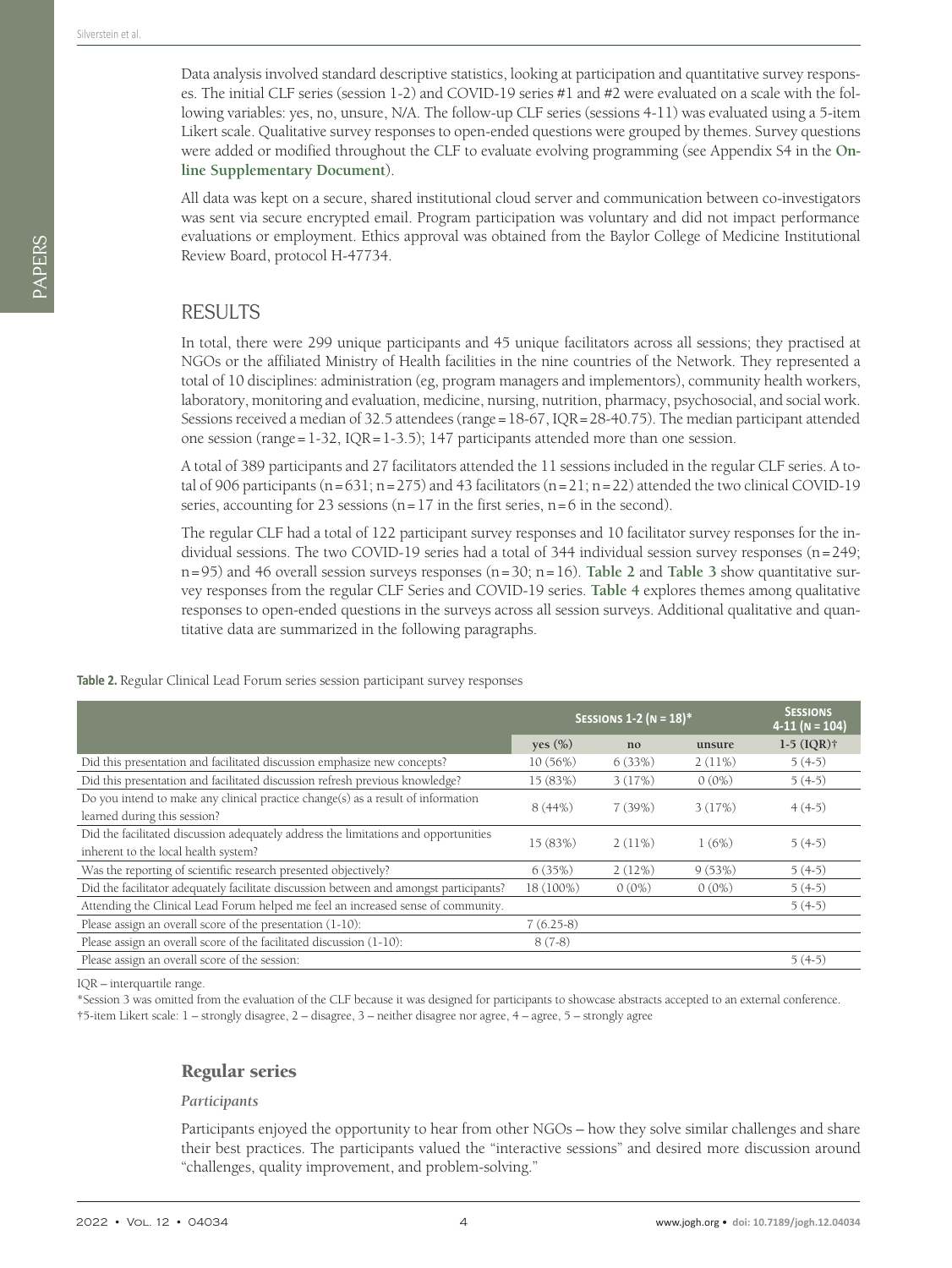#### <span id="page-4-0"></span>**Table 3.** Clinical Lead Forum COVID-19 series session participant survey responses

|                                                                                                                             | <b>SESSIONS 1-23 (N = 344)</b> |             |              |            |
|-----------------------------------------------------------------------------------------------------------------------------|--------------------------------|-------------|--------------|------------|
|                                                                                                                             | yes $(\%)$                     | no          | unsure       | n/a        |
| Did this presentation and facilitated discussion emphasize new concepts?                                                    | 303 (88.1%)                    | $28(8.1\%)$ | $13(3.8\%)$  | $0(0\%)$   |
| Did this presentation and facilitated discussion refresh previous knowledge?                                                | 338 (98.3%)                    | $3(0.9\%)$  | $3(0.9\%)$   | $0(0\%)$   |
| Do you intend to make any clinical practice change(s) as a result of information<br>learned during this session?            | 184 (53.5%)                    | $24(7.0\%)$ | 76 (22.1%)   | 60 (17.4%) |
| Did the facilitated discussion adequately address the limitations and opportunities<br>inherent to the local health system? | 297 (86.3%)                    | $19(5.5\%)$ | $28(8.1\%)$  | $0(0\%)$   |
| Was the reporting of scientific research presented objectively? $(n=249)$                                                   | 220 (88.4%)                    | 3(1.2%)     | $26(10.4\%)$ | $0(0\%)$   |
| Please assign an overall score of the presentation and facilitated discussion (1-10):                                       | $9(8-10)$                      |             |              |            |

n/a – not applicable.

#### <span id="page-4-1"></span>**Table 4.** Themes of qualitative response for all session surveys

| <b>SERIES</b>                          | <b>THEMES</b>                                         | <b>QUOTES</b>                                                                                                               |
|----------------------------------------|-------------------------------------------------------|-----------------------------------------------------------------------------------------------------------------------------|
| Clinical<br>Lead Forum<br>Participants |                                                       | "It was a great discussion that really made me think of what [the clinic] can do to help our needy clients during this      |
|                                        | Open<br>discussion                                    | challenging time."                                                                                                          |
|                                        |                                                       | "Great discussions, appreciated the relaxed atmosphere and encouragement for people to participate."                        |
|                                        |                                                       | "I loved the open discussion format."                                                                                       |
|                                        |                                                       | had great sharing between sites."                                                                                           |
|                                        | Applicable<br>to resource-<br>constrained<br>settings | "This is a great topic as it is really what we face on daily basis."                                                        |
|                                        |                                                       | "Was really practical about what we could do now."                                                                          |
|                                        |                                                       | "This presentation really helped for our facility as due to limited resources we have been unable to procure full PPE, but  |
|                                        |                                                       | the discussions gave us alternatives to deal with the situation."                                                           |
|                                        |                                                       | "Great presentation, applicable to resource-constrained settings."                                                          |
|                                        |                                                       | "This type of conversation gives us ideas to improve our clinical practice."                                                |
|                                        |                                                       | "It was really great to hear how other facilities are tackling the challenges."                                             |
|                                        | Learning from<br>others                               | "This was the best! So cool to hear what everyone is doing! Lots of innovation during this difficult time. Seriously - this |
|                                        |                                                       | should be happening more often to share ideas."                                                                             |
|                                        |                                                       | "It will really help us learn a lot from practical experience of other [clinics]."                                          |
|                                        |                                                       | "I feel the CLF does a better job of building a sense of community than I get at [in-person] network meetings and look      |
|                                        | Building                                              | forward to them continuing!"                                                                                                |
|                                        | community                                             | "Great interaction across the network-learning hub indeed"                                                                  |
|                                        |                                                       | "I liked that all participants introduced themselves and the warm greetings, made the session much more enjoyable."         |
|                                        | Capacity<br>building                                  | "We are really being capacitated as we often get so busy we don't get a chance to review all the developments regarding     |
|                                        |                                                       | this pandemic."                                                                                                             |
|                                        |                                                       | "This presentation helped iron out some of the myths that are around these vaccines."                                       |
|                                        |                                                       | "Always good to learn the most up to date information on COVID-19 as it changes so frequently."                             |
|                                        | Interpretation                                        | "The inclusion of the translator was huge and inclusive."                                                                   |
|                                        |                                                       | "Many thanks to the organizers for having the simultaneous translation into Spanish. It brings us closer and allows us      |
|                                        |                                                       | greater participation."                                                                                                     |
|                                        |                                                       | "It was very useful to have the translation to take advantage of the meeting."                                              |
| Facilitators                           |                                                       | "Great mentorship support."                                                                                                 |
|                                        | Mentorship                                            | "I received excellent mentorship and support!"                                                                              |
|                                        |                                                       | "The organizers did their part in guiding us accordingly during the preparations for the presentation. We really            |
|                                        |                                                       | appreciate."                                                                                                                |

#### *Facilitators*

Facilitators reported learning something from the discussion about their presentation (median=5,  $IQR=3.25-$ 5), developing greater confidence about presenting and facilitating a virtual discussion (median=5, IQR=2.25- 5), and feeling an increased sense of community (median=5, IQR=3.25-5). Areas of learning included suggestions for optimizing their presentation, such as framing the content within session parameters and formatting using their chosen media, using different learning tools (eg, polls, games), outlining good practices in presenting and facilitating, and suggesting improvements. They agreed that presenting and facilitating the discussion was valuable for their professional development (median=5, IQR=3.25-5). Participants expressed that they received "great mentorship support" and received "excellent guidance and feedback." They reported that working with a second facilitator to prepare and facilitate collaboration helped "boost their morale and confidence."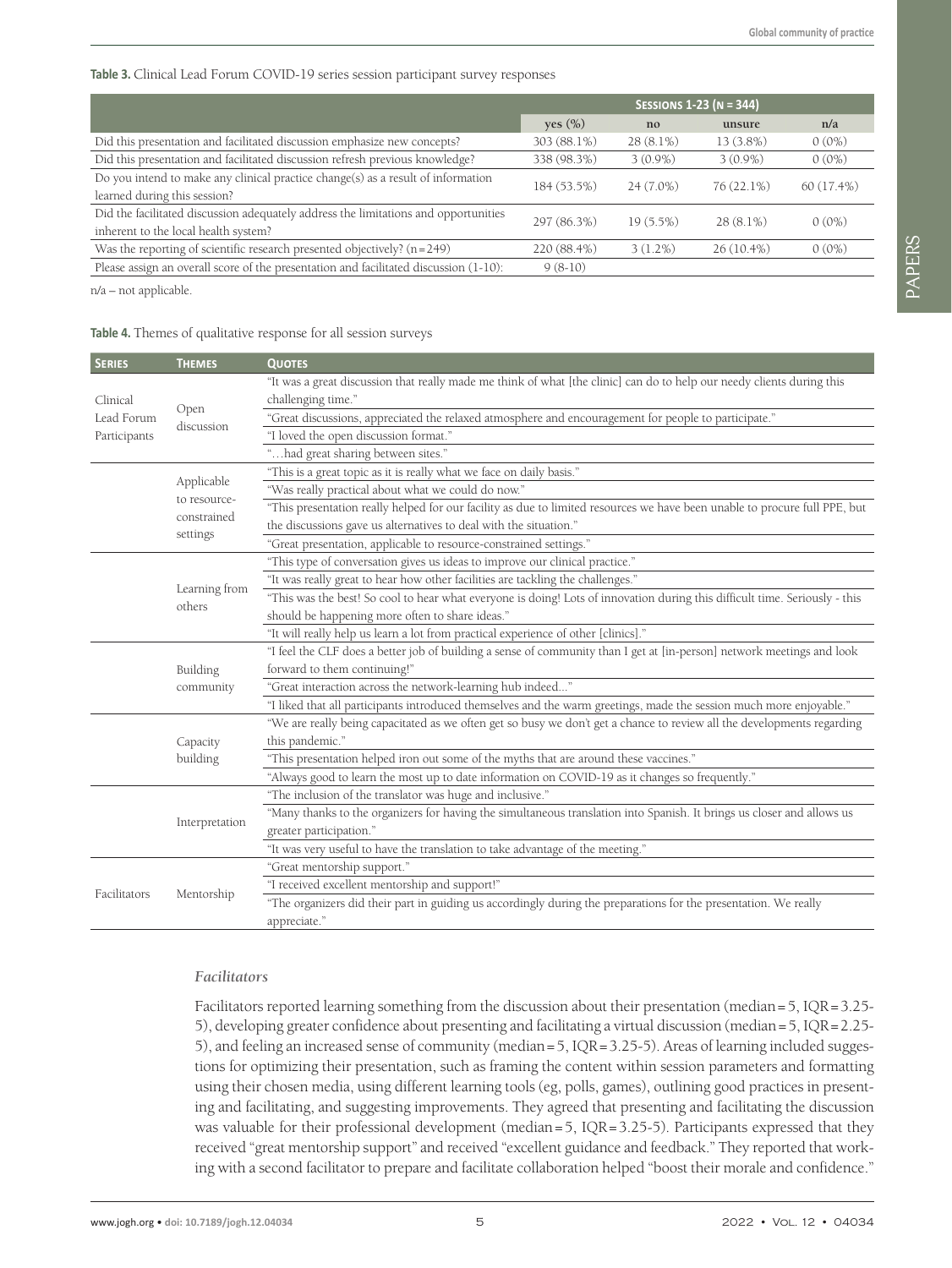## COVID-19 series

Participants expressed that they applied the knowledge learned, both personally and professionally, and shared the resources with colleagues, family, and friends. They reported that the sessions helped improve infection prevention and control measures, guided programming at the NGO, and provided clarity on patient management. The participants identified the forum as a reliable "source of facts amidst so much media misinformation". Several new initiatives were created as a result of the series, including psychosocial support programs for staff both at the headquarters and NGO levels. Respondents agreed that attending the COVID-19 series decreased their stress and worry surrounding COVID-19 (median=4, IQR=3-4) and helped them stay informed about new developments related to COVID-19 (median=5, IQR=5-5). The participants also found it easy to access the Zoom webinar with the internet and technology available (median=5, IQR=5-5).

## Language interpretation services

Since the introduction of simultaneous Spanish interpretation, Spanish-speaking participants have described it as helpful in supporting their understanding of the content and their interaction with other participants during the session, while also observing that it allowed for greater participation.

## **DISCUSSION**

We effectively created a CoP across a vast global network by cultivating a focused community among multidisciplinary health care professionals. In doing so, our team worked to diminish feelings of professional isolation, strengthen peer relationships and collaboration, and enhance clinical knowledge and best practices through sustained engagement. The CoP framework was useful in successfully developing the CLF and creating value for participants and the community itself.

Survey responses highlighted the effectiveness of our intervention to objectively share new concepts and facilitate discussion while recognizing limitations and opportunities inherent to the local health systems. In doing so, the CLF effectively fostered a community and led to both participant and facilitator growth.

As a capacity-enhancing initiative, we focused on both group and individual growth within the CLF. From the group perspective, as individuals consistently came together over time to share their practical experience (including clinical cases), approaches to care or its programming in various conditions, perspectives, successes, and challenges, a community developed with its own identity and collective knowledge in treating patients. This is similar to previously reported benefits of CoPs with a targeted focus on evidence-based practice exchange [[21](#page-8-9)[,22\]](#page-8-10). Individuals also expanded their network, increasing their ability to connect with others who could provide guidance or solutions. Furthermore, during the original CLF programming (not the COVID-19 series), individuals who volunteered to lead a meeting as facilitators expressed an increase in self-confidence and morale. The CLF provided a safe, internal space with peer-coaching support with the aim of promoting professional development in preparing written material, presenting, and facilitating discussions. Individuals enhanced their capacity to effectively use these skills in their primary work and external settings (eg, conferences). Focusing on the learning of both the group and the individual fostered the social learning process that underlies a CoP [[23\]](#page-8-11).

Building a CoP for knowledge sharing is a socialization process that can be challenging to operationalize, especially without the ability to be in the same physical space [[24\]](#page-8-12). We have cultivated a CoP despite most CLF participants having never met each other in person, which helped reduce the sense of isolation. This is similar to benefits reported in CoPs used as a strategy for online knowledge transfer [\[22](#page-8-10),[25\]](#page-8-13). Our experience aligns with that of other researchers, showing that the effective fostering of social learning is a process requiring some intentional design without losing sight of the spontaneity of organic developments [\[24](#page-8-12),[26\]](#page-8-14). We describe some of the strategies we employed and the characteristics of the CoP design below.

## Creating a safe and inviting space

We fostered an environment of psychological safety so that participants felt at ease to be vulnerable, to share, and to learn [\[16](#page-8-15)]. We established CLF norms at the onset that were continually referenced, including defining the purpose of the CoP, inviting dialogue and exchange, reminding that the richness of the CLF depends on active participation, and reassuring that no comment or question is too small. We encouraged intellectual honesty and a commitment to truthfulness when sharing ideas that inform others, and frequently modelled this value. For example, we normalized not knowing the answer and acknowledging awareness of one's limitations. We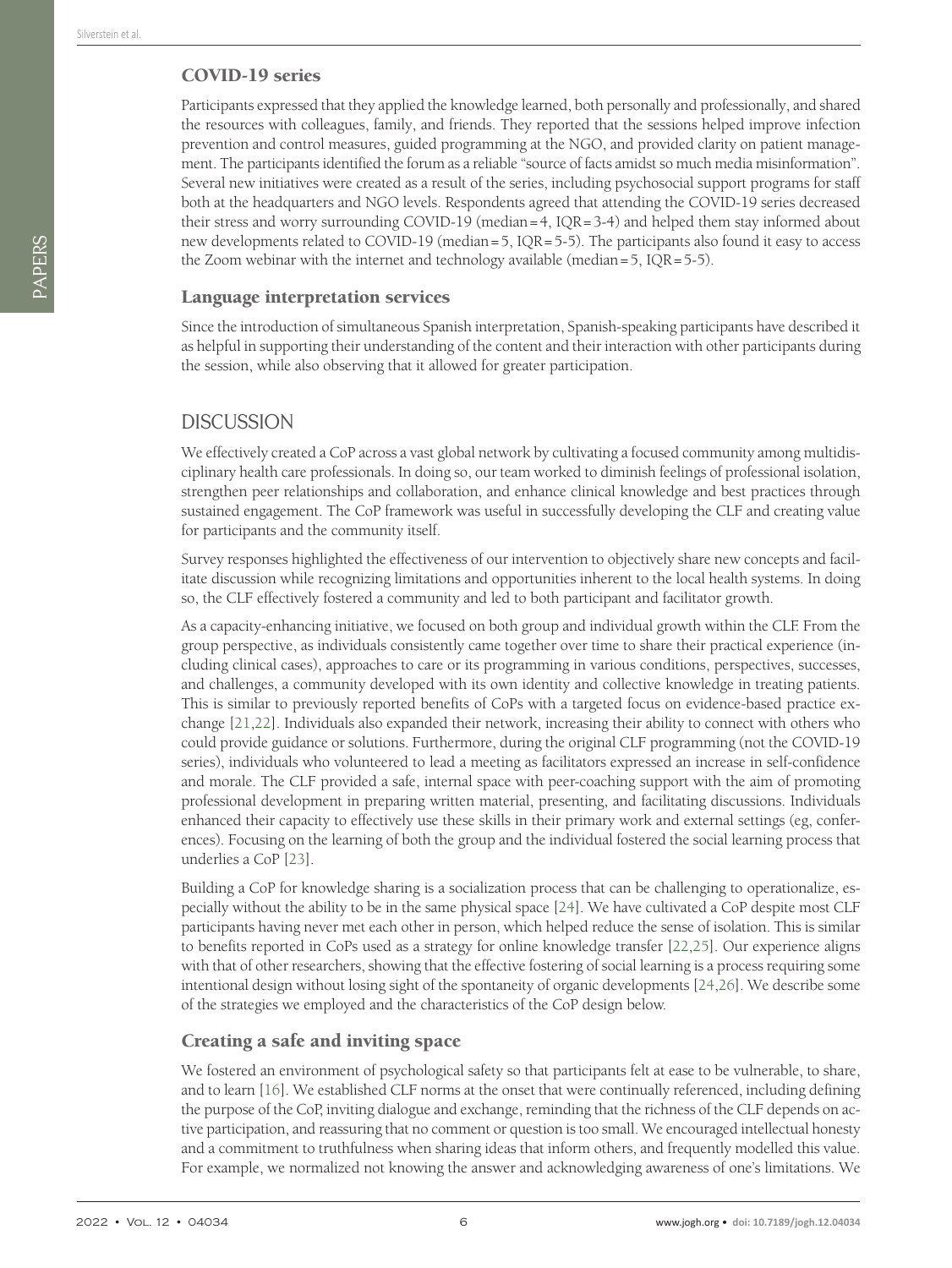focused on establishing social presence and projecting one's personal characteristics into the virtual space to foster connections, particularly by facilitators [[27\]](#page-8-16). We encouraged participants to use multiple functions of the Zoom technology (eg, chat, raising hands, emojis, audio, camera) to contribute to the community connection and achieve this social presence. Given that many participants joined from low-resource settings where internet connectivity may be limited, we were careful to strike a balance between encouraging social presence by using a camera and not alienating those who could not turn it on due to bandwidth limitations. To create a warm and inviting space, we embedded fun activities during sessions to energize participants, put them at ease, and spark connection through moments of levity and low-risk participation. We appreciated all participants who could join through whatever means available and reassured them that there were many ways to participate.

## Ensuring equity and inclusion

The dynamic between participants is critical to the development of the CoP [[28\]](#page-8-17). The baseline dynamic of the CLF was challenging since it included a heterogeneous group of individuals who come from different cultural, education, and training backgrounds. Though they were all connected to the BIPAI network, this network identity was loose, and they had a stronger sense of belonging to their individual NGOs. Compounding this baseline dynamic was the global health backdrop, which both historically and presently fosters unequal power dynamics between individuals from high-, middle-, or low-income countries [[29-](#page-8-18)[31](#page-8-19)]. We aimed to break down hierarchical barriers of discipline (eg, physician vs allied health professionals) and positions (eg, clinical director vs staff). We continually emphasized, explicitly and implicitly, our CoP norm that everyone has a proverbial seat at the table and the opportunity to share their knowledge, experiences, and questions regardless of which country they worked in, their training background, or titles. Implicit ways included embedding topics on which individuals of certain countries or disciplines could confidently share. The use of the "participant" and "facilitator" terminology was specifically adopted to reflect individuals' roles in each session in a more equitable way and underline the active contributions from all in the learning process. The facilitator role continually rotated, enabling experts to express their voices across all participating countries.

## Activating champions and promoting engagement

Identifying champions at each of the participating NGOs who were committed to the learning partnership helped increase awareness of the CLF and disseminate communication to their local colleagues. These Clinical Leads helped identify key topics of collective interest for the CoP and organized individuals at their site to facilitate sessions. The Clinical Leads could often be relied on for their consistent attendance, which provided a presence that bonded the community and helped participants come to know each other as individuals. During the sessions, the Clinical Leads actively contributed to the discussion and served as a catalyst for engagement. They knew their clinical practice well and encouraged sharing from the more reticent colleagues participating, who also have relevant experience and knowledge. It has been noted that when participation is not mandated, participant engagement can be fragmented, and that CoPs succeed when there is an authentic thirst to share knowledge and experiences [[28\]](#page-8-17). The Clinical Leads were instrumental in the success and growth of the CLF by inspiring voluntary participants to exchange and refine their shared practice.

## Innovation and adaptability

Shortly after we launched the CLF, the justification and value for this CoP were reinforced by urgent needs stemming from the COVID-19 pandemic. During the early days of the pandemic, fraught with extreme volatility and uncertainty, NGO leadership and staff expressed the desire and need for a space where clinical information related to COVID-19 could be shared, critically evaluated, and discussed. Vast amounts of information and misinformation were being published in scientific and mainstream sources which made it challenging to stay updated. The nature of preliminary data and quickly changing recommendations from trusted scientific sources required ongoing nuanced interpretation and application to one's own setting. The existence of the CLF enabled a quick response, pivoting from a monthly CLF meeting to a weekly COVID-19 series that shared the latest data available, identified the unknowns, and interpreted the nuances to help participants apply what was known to their practice with considerations of limitations and risk-benefits analyses. CLF participants hailed from regions of the world that experienced the first wave at different times; this allowed those in Latin America, who were managing COVID-19 cases long before the first cases in sub-Saharan Africa, to share their experiences with African participants. The consistency of weekly meetings within this community served to reduce a sense of anxiety and social isolation.

Despite many successes, our team faced challenges and limitations in designing and implementing the programme. When measuring participation and attendance, we noticed that a few participants were joining from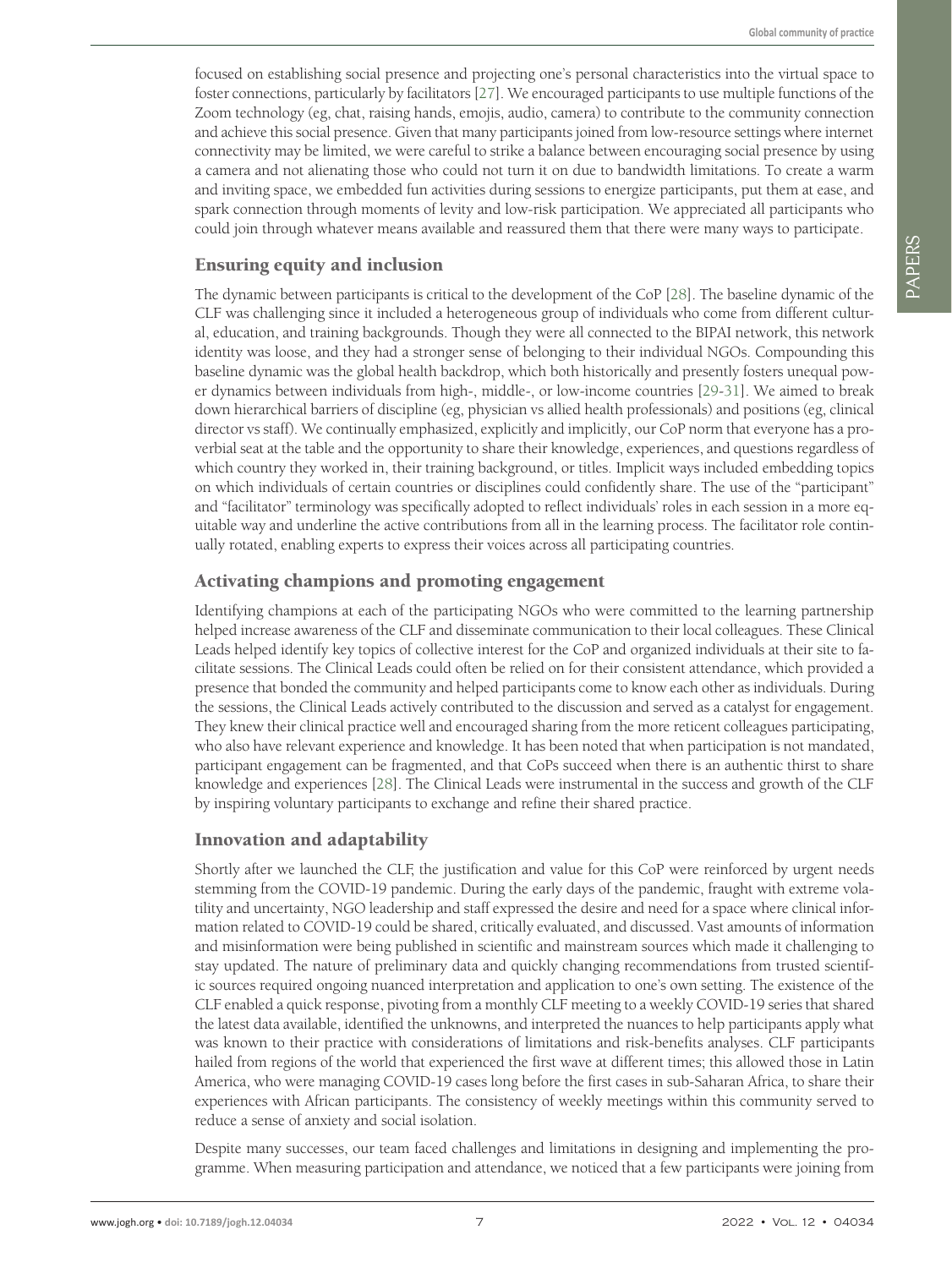PAPERS

the network's Spanish-speaking countries and that the language barrier was recognized as a significant limitation. Initially, we pilot-tested artificial intelligence translation services, which were ineffective at translating diverse English accents. After evaluation and switching to a live, simultaneous interpreter, the community became familiar with the expectations, and we were able to break down the language barrier. This allowed participants from Latin America to more fully engage or join for the first time. Additionally, we created a library containing resources and content that emerged from the CLF, but it has not been widely used. Moving forward, we plan to explore what participants want and need so that we could create a repository of knowledge that is functional and easily shared. Establishing a mechanism for participants to connect and network in between the live meeting times so as to continue discussions and interactions would enhance the richness of the community. We recognize that participants of the CLF participated voluntarily, and survey responses were limited, which may have skewed answers towards positive feedback. Nevertheless, we are confident that responses reveal the value of this community and intend to continue growing it. Finally, many of the participants congregated around one device to join the CLF, changing the dynamics of individual participation and limiting our ability to capture all those who joined. To date, our evaluations have not investigated the long-term outcomes of the CLF, and we have not captured programmatic changes that occurred after CLF learning and discussions. Overall, such challenges have afforded us opportunities to explore room for growth – to optimize engagement and learning, we had to be highly adaptive, iterative, and creative.

# **CONCLUSION**

The CLF, via both the regular sessions and COVID-19 series, served as a valuable and empowering global health CoP for continuing professional development. By focusing on creating a safe, inviting space, ensuring equity and inclusion, activating champions and engagement, and promoting innovation and adaptability, this program decreased professional isolation, strengthened peer relationships, and enhanced the knowledge and practices of health care professionals. Our model may be scaled to other systems across the world to bridge divides and create similarly meaningful communities.



**Acknowledgements:** We are grateful to the Clinical Leads, whose leadership and advocacy helped mobilize this community, and all participants of the CLF contributing to the richness of the community. We thank the leadership of BIPAI at Texas Children's Hospital and the respective NGOs for their ongoing support to continuing professional development for staff. Ethics approval was obtained from the Baylor College of Medicine Institutional Review Board, protocol H-47734.

**Funding:** The authors have no outside funding to disclose. Publication costs were generously supported by the Texas Children's Hospital Young Investigators Endowed Fund.

**Authorship contributions:** AS, AB, CG, and DN all contributed to the manuscript design, writing, editing, and approval of the final manuscript in its present form.

**Competing interests:** The authors completed the ICMJE Unified Competing Interest Form (available upon request from the corresponding author) and declare no conflicts of interest.

**Additional material**

<span id="page-7-5"></span>[Online Supplementary Document](https://jogh.org/documents/2022/jogh-12-04046-s001.pdf)

- <span id="page-7-0"></span>1 van der Ham M, Bolijn R, de Vries A, Ponce M. van Valkengoed. Gender inequality and the double burden of disease in lowincome and middle- income countries: an ecological study. BMJ Open. 2021;11:e047388. [Medline:33895719](https://www.ncbi.nlm.nih.gov/entrez/query.fcgi?cmd=Retrieve&db=PubMed&list_uids=33895719&dopt=Abstract) [doi:10.1136/](https://doi.org/10.1136/bmjopen-2020-047388) [bmjopen-2020-047388](https://doi.org/10.1136/bmjopen-2020-047388)
- 2 Puchalski Ritchie LM, Khan S, Moore J, Timmings C, van Lettow M, Vogel J, et al. Low- and middle-income countries face many common barriers to implementation of maternal health evidence products. J Clin Epidemiol. 2016;76:229-37. [Med](https://www.ncbi.nlm.nih.gov/entrez/query.fcgi?cmd=Retrieve&db=PubMed&list_uids=26931284&dopt=Abstract)[line:26931284](https://www.ncbi.nlm.nih.gov/entrez/query.fcgi?cmd=Retrieve&db=PubMed&list_uids=26931284&dopt=Abstract) [doi:10.1016/j.jclinepi.2016.02.017](https://doi.org/10.1016/j.jclinepi.2016.02.017)
- <span id="page-7-1"></span>3 Liu JX, Goryakin Y, Maeda A, Bruckner T, Scheffler R. Global health workforce labor market projections for 2030. Hum Resour Health. 2017;15:11. [Medline:28159017](https://www.ncbi.nlm.nih.gov/entrez/query.fcgi?cmd=Retrieve&db=PubMed&list_uids=28159017&dopt=Abstract) [doi:10.1186/s12960-017-0187-2](https://doi.org/10.1186/s12960-017-0187-2)
- <span id="page-7-2"></span>4 Keeping up to date: continuing professional development for health workers in developing countries. CapacityPlus Technical Brief, Intrahealth International. Available: [https://www.intrahealth.org/resources/keeping-date-continuing-professional-devel](https://www.intrahealth.org/resources/keeping-date-continuing-professional-development-health-worker)[opment-health-workers-developing-countries](https://www.intrahealth.org/resources/keeping-date-continuing-professional-development-health-worker). Accessed: 21 February 2022.
- <span id="page-7-3"></span>5 Improving health, connecting people: the role of ICTs in the health sector of developing countries. A framework paper. InfoDev. Available: [https://www.infodev.org/infodev-files/resource/InfodevDocuments\\_84.pdf](https://www.infodev.org/infodev-files/resource/InfodevDocuments_84.pdf). Accessed: 21 February 2022.
- <span id="page-7-4"></span>6 Feldacker C, Jacob S, Chung M, Nartker A, Kim H. Experiences and perceptions of online continuing professional development among clinicians in sub-Saharan Africa. Hum Resour Health. 2017;15:89. [Medline:29284492](https://www.ncbi.nlm.nih.gov/entrez/query.fcgi?cmd=Retrieve&db=PubMed&list_uids=29284492&dopt=Abstract) [doi:10.1186/s12960-017-0266-4](https://doi.org/10.1186/s12960-017-0266-4)